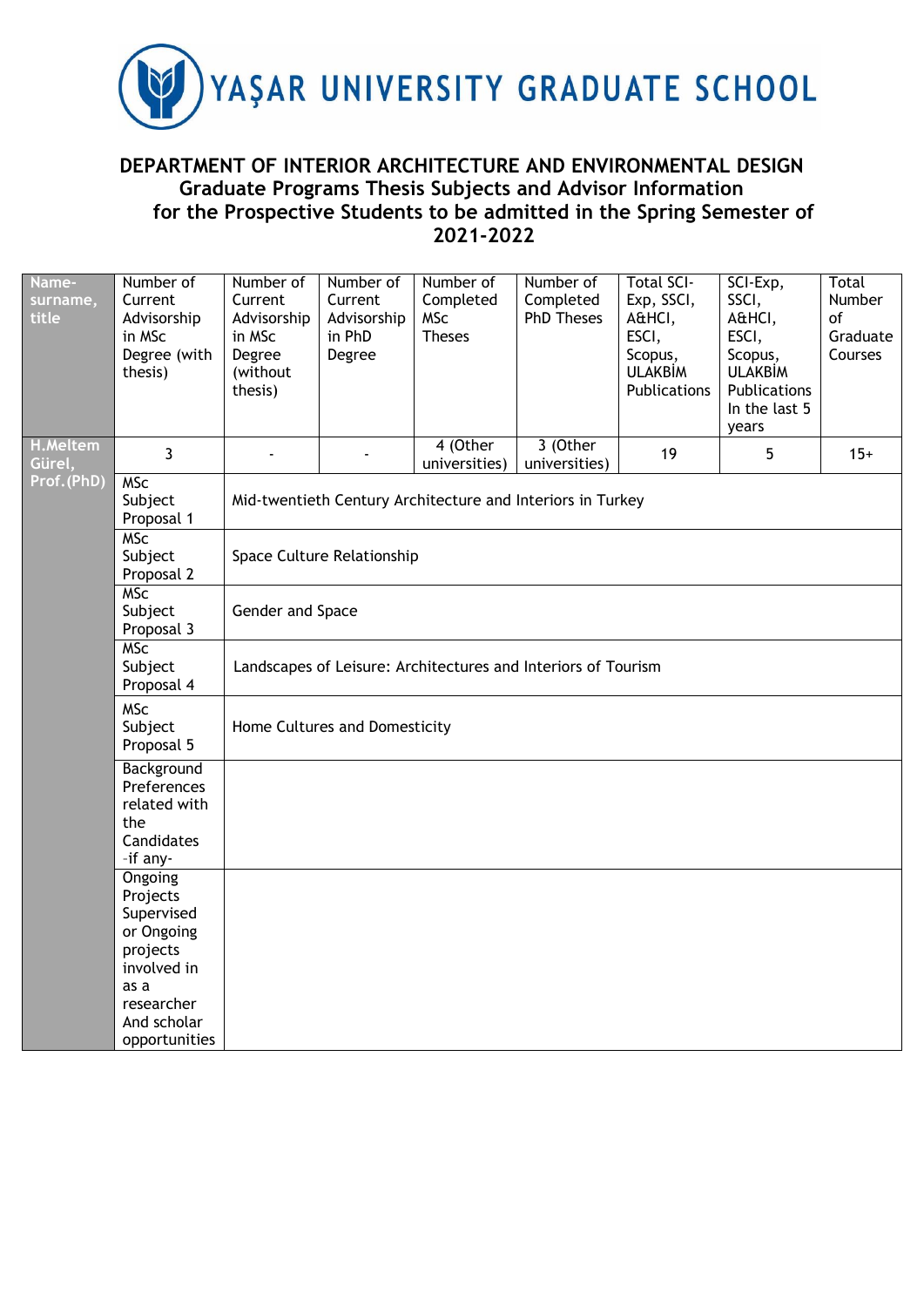| Name-<br>surname,<br>title | Number of<br>Current<br>Advisorship<br>in MSc<br>Degree (with<br>thesis)                                                         | Number of<br>Current<br>Advisorship<br>in MSc<br>Degree<br>(without<br>thesis)                                                                                     | Number of<br>Current<br>Advisorship<br>in PhD /<br>Proficiency<br>in Art<br>Degree                                                      | Number of<br>Completed<br><b>MSc</b><br><b>Theses</b>                                           | Number of<br>Completed<br>PhD /<br>Proficiency<br>in Art<br><b>Theses</b> | <b>Total SCI-</b><br>Exp, SSCI,<br>A&HCI,<br>ESCI,<br>Scopus,<br><b>ULAKBİM</b><br>Publications | SCI-Exp,<br>SSCI,<br>A&HCI,<br>ESCI,<br>Scopus,<br><b>ULAKBİM</b><br>Publications<br>In the last 5<br>years | Total<br>Number<br>of<br>Graduate<br>Courses |  |  |  |
|----------------------------|----------------------------------------------------------------------------------------------------------------------------------|--------------------------------------------------------------------------------------------------------------------------------------------------------------------|-----------------------------------------------------------------------------------------------------------------------------------------|-------------------------------------------------------------------------------------------------|---------------------------------------------------------------------------|-------------------------------------------------------------------------------------------------|-------------------------------------------------------------------------------------------------------------|----------------------------------------------|--|--|--|
| <b>Burkay</b><br>Pasin,    |                                                                                                                                  |                                                                                                                                                                    |                                                                                                                                         | 8 (Other<br>Universities)                                                                       |                                                                           | 12                                                                                              | 10                                                                                                          | $\overline{\mathbf{4}}$                      |  |  |  |
| Assoc.Prof.<br>(PhD)       | MSc Subject<br>Proposal 1                                                                                                        | Healing with Water: Historical Transformation of Domestic and Communal Bathing Culture<br>and Thermal Spaces in Turkey                                             |                                                                                                                                         |                                                                                                 |                                                                           |                                                                                                 |                                                                                                             |                                              |  |  |  |
|                            | MSc Subject<br>Proposal 2                                                                                                        |                                                                                                                                                                    | Gendered Constructions and Representations of Domestic Interiors<br>Virtual Museum as an Educational Tool for History of Design Courses |                                                                                                 |                                                                           |                                                                                                 |                                                                                                             |                                              |  |  |  |
|                            | MSc Subject<br>Proposal 3                                                                                                        |                                                                                                                                                                    |                                                                                                                                         |                                                                                                 |                                                                           |                                                                                                 |                                                                                                             |                                              |  |  |  |
|                            | <b>MSc</b><br>Subject<br>Proposal 4                                                                                              |                                                                                                                                                                    |                                                                                                                                         | A Critical Insight into Studio-Centered Design Education: Revisiting the Curriculum             |                                                                           |                                                                                                 |                                                                                                             |                                              |  |  |  |
|                            | <b>MSc</b><br>Subject<br>Proposal 5                                                                                              | Pandemic Future                                                                                                                                                    |                                                                                                                                         | Social Sustainability, Social Distancing and Redefining Proxemics in Public Space for the Post- |                                                                           |                                                                                                 |                                                                                                             |                                              |  |  |  |
|                            | <b>MSc</b><br>Subject<br>Proposal 6                                                                                              |                                                                                                                                                                    |                                                                                                                                         | Digitizing Cultural Layers of Memory in İzmir Kültürpark                                        |                                                                           |                                                                                                 |                                                                                                             |                                              |  |  |  |
|                            | Background<br>Preferences<br>related with<br>the<br>Candidates<br>-if any-                                                       | . Knowledge and Qualification in Digital Modelling and Virtual Reality Applications in Spatial<br>Design<br>• Knowledge in Statistical Analysis Software like SPSS |                                                                                                                                         |                                                                                                 |                                                                           |                                                                                                 |                                                                                                             |                                              |  |  |  |
|                            | Ongoing<br>Projects<br>Supervised<br>or Ongoing<br>projects<br>involved in<br>as a<br>researcher<br>And scholar<br>opportunities |                                                                                                                                                                    |                                                                                                                                         |                                                                                                 |                                                                           |                                                                                                 |                                                                                                             |                                              |  |  |  |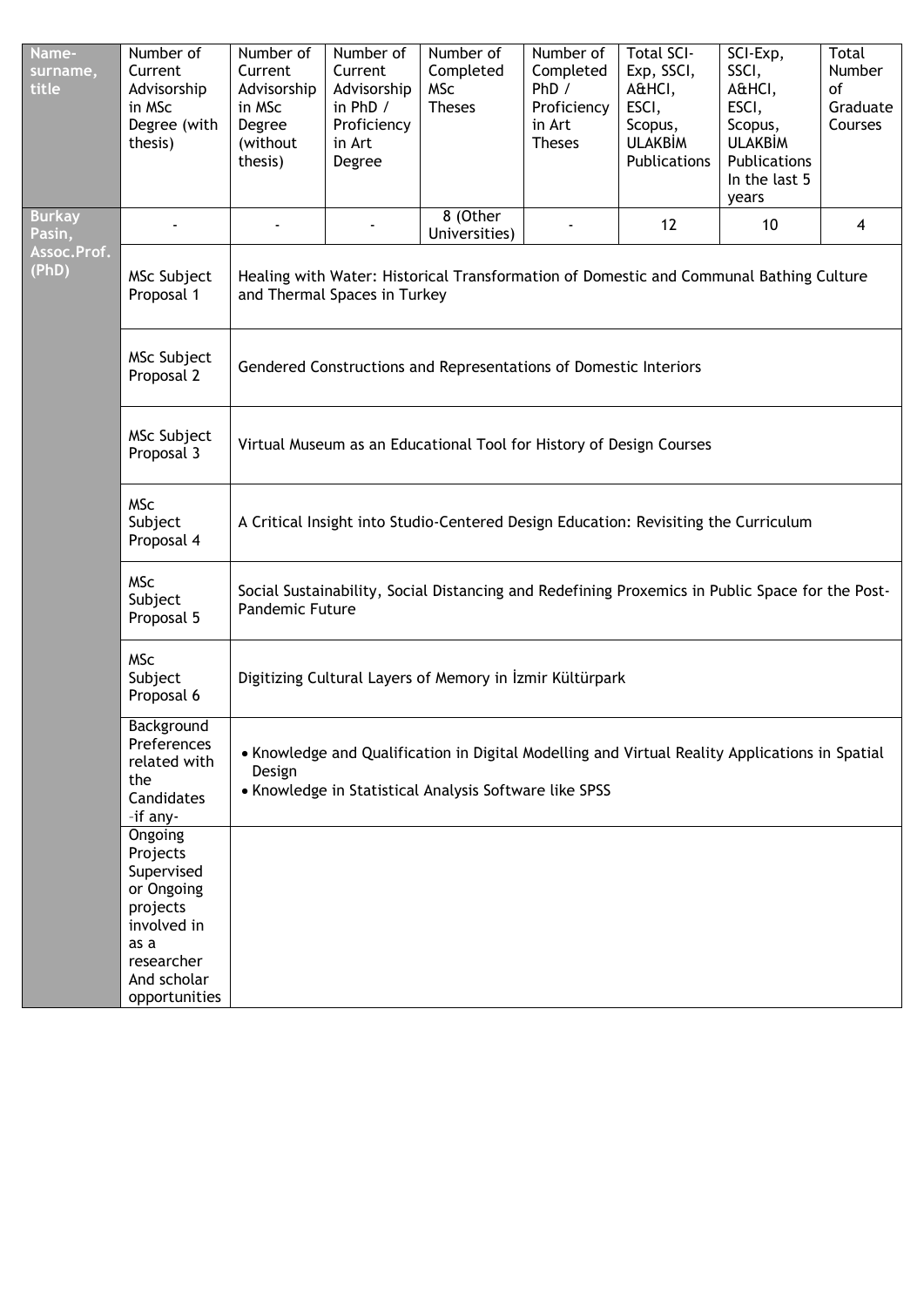| Name-<br>surname,<br>title        | Number of<br>Current<br>Advisorship<br>in MSc<br>Degree (with<br>thesis)                                                         | Number of<br>Current<br>Advisorship<br>in MSc<br>Degree<br>(without<br>thesis)                                                                    | Number of<br>Current<br>Advisorship<br>in PhD<br>Degree                               | Number of<br>Completed<br><b>MSc</b><br><b>Theses</b> | Number of<br>Completed<br>PhD<br><b>Theses</b> | <b>Total SCI-</b><br>Exp, SSCI,<br>A&HCI,<br>ESCI,<br>Scopus,<br><b>ULAKBİM</b><br>Publications | SCI-Exp,<br>SSCI,<br>A&HCI,<br>ESCI,<br>Scopus,<br><b>ULAKBİM</b><br>Publications<br>In the last 5<br>years | Total<br><b>Number</b><br>of<br>Graduate<br>Courses |  |  |  |
|-----------------------------------|----------------------------------------------------------------------------------------------------------------------------------|---------------------------------------------------------------------------------------------------------------------------------------------------|---------------------------------------------------------------------------------------|-------------------------------------------------------|------------------------------------------------|-------------------------------------------------------------------------------------------------|-------------------------------------------------------------------------------------------------------------|-----------------------------------------------------|--|--|--|
| <b>Gülnur</b><br><b>Ballice</b> , | 5                                                                                                                                | $\overline{2}$                                                                                                                                    |                                                                                       | 11                                                    |                                                | $\overline{2}$                                                                                  | $\mathbf{2}$                                                                                                | 9                                                   |  |  |  |
| Assoc.Prof.<br>(PhD)              | <b>MSc</b><br>Subject<br>Proposal 1                                                                                              | The New Century: Transformations in Patterns of Living, Movements and Styles in terms of<br><b>Interiors</b>                                      |                                                                                       |                                                       |                                                |                                                                                                 |                                                                                                             |                                                     |  |  |  |
|                                   | <b>MSC</b><br>Subject<br>Proposal 2                                                                                              | Approaches                                                                                                                                        | Pioneering Architects and Buildings of the 20th Century with the Emphasis on Interior |                                                       |                                                |                                                                                                 |                                                                                                             |                                                     |  |  |  |
|                                   | <b>MSc</b><br>Subject<br>Proposal 3                                                                                              |                                                                                                                                                   | The Evolution of Residential Interiors and Change of Life Style in Turkey             |                                                       |                                                |                                                                                                 |                                                                                                             |                                                     |  |  |  |
|                                   | <b>MSC</b><br>Subject<br>Proposal 4                                                                                              |                                                                                                                                                   | Mid-Century Design Philosophy and Attitude in terms of Interiors and Furniture        |                                                       |                                                |                                                                                                 |                                                                                                             |                                                     |  |  |  |
|                                   | <b>MSc</b><br>Subject<br>Proposal 5                                                                                              |                                                                                                                                                   | Public History and Memory: Village Institutes/Housing/Schools/People's Houses         |                                                       |                                                |                                                                                                 |                                                                                                             |                                                     |  |  |  |
|                                   | <b>MSc</b><br>Subject<br>Proposal 6                                                                                              |                                                                                                                                                   |                                                                                       |                                                       |                                                | Effective Management of Design Process within Interior Design Studio                            |                                                                                                             |                                                     |  |  |  |
|                                   | <b>MSC</b><br>Subject<br>Proposal 7                                                                                              |                                                                                                                                                   | Sources of Design Concept Formation for Interior Design Projects                      |                                                       |                                                |                                                                                                 |                                                                                                             |                                                     |  |  |  |
|                                   | <b>MSC</b><br>Subject<br>Proposal 8                                                                                              |                                                                                                                                                   | Debates on Biennale Exhibitions on Housing and Interiors                              |                                                       |                                                |                                                                                                 |                                                                                                             |                                                     |  |  |  |
|                                   | Background<br>Preferences<br>related with<br>the<br>Candidates<br>-if any-                                                       | Experience in Creating a Website for Ongoing BAP Project                                                                                          |                                                                                       |                                                       |                                                |                                                                                                 |                                                                                                             |                                                     |  |  |  |
|                                   | Ongoing<br>Projects<br>Supervised<br>or Ongoing<br>projects<br>involved in<br>as a<br>researcher<br>And scholar<br>opportunities | Scientific Research Project: Spatial Analysis of Mid-Century Apartment Buildings and their 3D<br>Transfer to Virtual Environment: Karşıyaka İzmir |                                                                                       |                                                       |                                                |                                                                                                 |                                                                                                             |                                                     |  |  |  |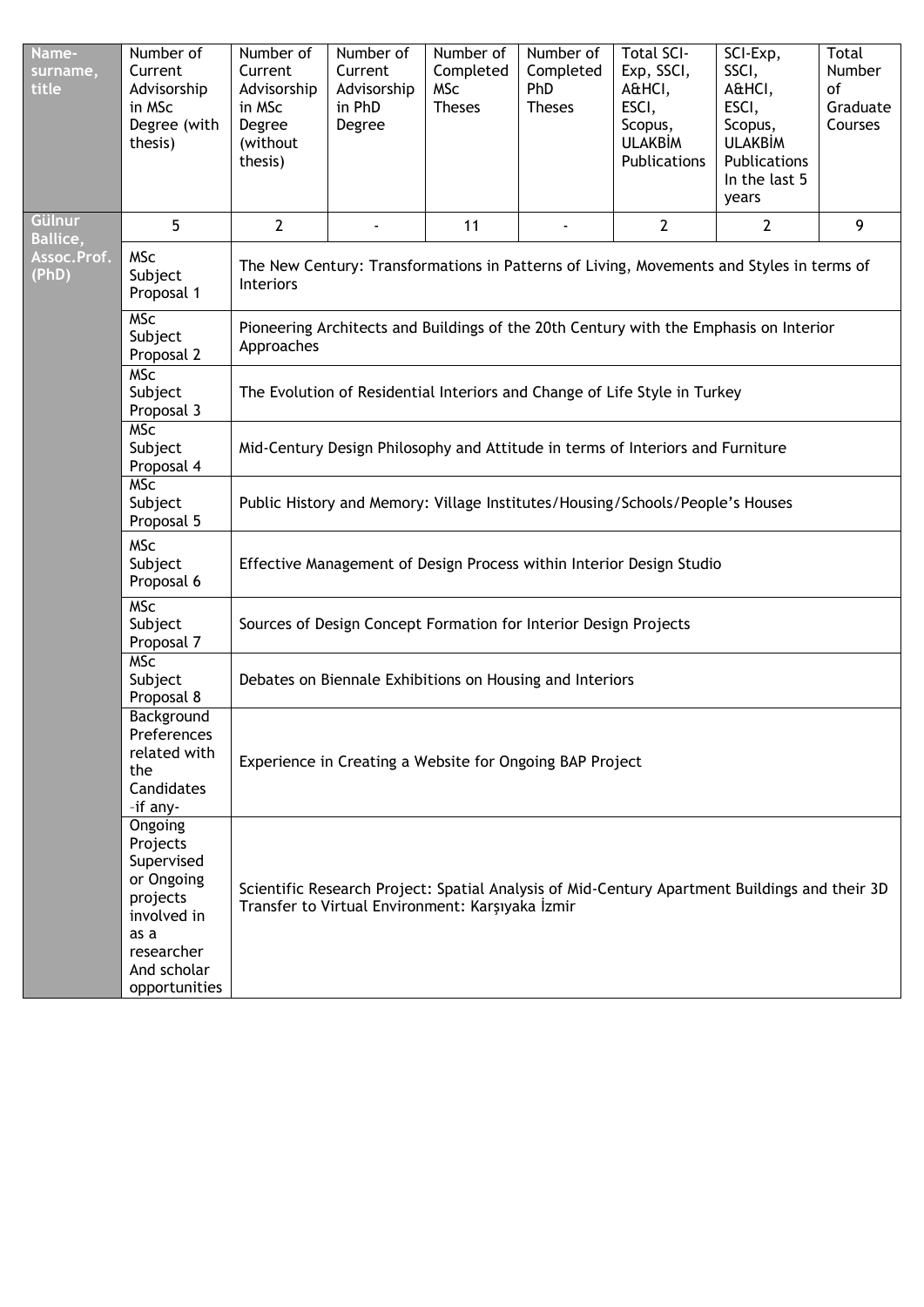| Name-<br>surname,<br>title                              | Number of<br>Current<br>Advisorship<br>in MSc<br>Degree (with<br>thesis)     | Number of<br>Current<br>Advisorship<br>in MSc<br>Degree<br>(without<br>thesis) | Number of<br>Current<br>Advisorship<br>in PhD<br>Degree | Number of<br>Completed<br><b>MSc</b><br><b>Theses</b> | Number of<br>Completed<br><b>PhD Theses</b>               | <b>Total SCI-</b><br>Exp, SSCI,<br>A&HCI,<br>ESCI,<br>Scopus,<br><b>ULAKBİM</b><br>Publications | SCI-Exp,<br>SSCI,<br>A&HCI,<br>ESCI,<br>Scopus,<br><b>ULAKBİM</b><br>Publications<br>In the last 5<br>years | Total<br>Number<br>of<br>Graduate<br>Courses |  |  |  |
|---------------------------------------------------------|------------------------------------------------------------------------------|--------------------------------------------------------------------------------|---------------------------------------------------------|-------------------------------------------------------|-----------------------------------------------------------|-------------------------------------------------------------------------------------------------|-------------------------------------------------------------------------------------------------------------|----------------------------------------------|--|--|--|
| Zeynep<br><b>Tuna</b><br>Ultav,<br>Assoc.Prof.<br>(PhD) | 5                                                                            | $\overline{2}$                                                                 |                                                         | 6 (1 Msc co-<br>advisorship)                          | 2 (1 PhD<br>CO-<br>advisorship,<br>Proficiency<br>in Art) | 12                                                                                              | 7                                                                                                           | 6                                            |  |  |  |
|                                                         | <b>MSc</b><br>Subject<br>Proposal 1                                          |                                                                                |                                                         | The Role of Oral History in Understanding Interiors   |                                                           |                                                                                                 |                                                                                                             |                                              |  |  |  |
|                                                         | <b>MSC</b><br>Subject<br>Proposal 2                                          |                                                                                | Mid-century Furniture Design in Turkey                  |                                                       |                                                           |                                                                                                 |                                                                                                             |                                              |  |  |  |
|                                                         | <b>MSc</b><br>Subject<br>Mid-Century Hotel Interiors in Turkey<br>Proposal 3 |                                                                                |                                                         |                                                       |                                                           |                                                                                                 |                                                                                                             |                                              |  |  |  |
|                                                         | <b>MSC</b><br>Subject<br>Proposal 4                                          | Interiors of Hospitality (Tourism) Buildings                                   |                                                         |                                                       |                                                           |                                                                                                 |                                                                                                             |                                              |  |  |  |
|                                                         | <b>MSC</b><br>Subject<br>Proposal 5                                          | Analyzing Fictional Interiors                                                  |                                                         |                                                       |                                                           |                                                                                                 |                                                                                                             |                                              |  |  |  |
|                                                         | <b>MSc</b><br>Subject<br>Proposal 6                                          | Analyzing History of Interior Architecture Education in Turkey and Globally    |                                                         |                                                       |                                                           |                                                                                                 |                                                                                                             |                                              |  |  |  |
|                                                         | <b>MSC</b><br>Subject<br>Proposal 7                                          | Analysing Pastry Shop Interiors from Past to Today                             |                                                         |                                                       |                                                           |                                                                                                 |                                                                                                             |                                              |  |  |  |
|                                                         | <b>MSc</b><br>Subject<br>Proposal 8                                          | History of Altınyunus Hotel Interiors through Oral History                     |                                                         |                                                       |                                                           |                                                                                                 |                                                                                                             |                                              |  |  |  |
|                                                         | Background<br>Preferences<br>related with<br>the<br>Candidates<br>-if any-   |                                                                                |                                                         |                                                       |                                                           |                                                                                                 |                                                                                                             |                                              |  |  |  |
|                                                         | Ongoing<br>Projects                                                          |                                                                                |                                                         |                                                       |                                                           |                                                                                                 |                                                                                                             |                                              |  |  |  |
|                                                         | Supervised<br>or Ongoing<br>projects<br>involved in                          |                                                                                |                                                         |                                                       |                                                           |                                                                                                 |                                                                                                             |                                              |  |  |  |
|                                                         | as a<br>researcher<br>And scholar                                            |                                                                                |                                                         |                                                       |                                                           |                                                                                                 |                                                                                                             |                                              |  |  |  |
|                                                         | opportunities                                                                |                                                                                |                                                         |                                                       |                                                           |                                                                                                 |                                                                                                             |                                              |  |  |  |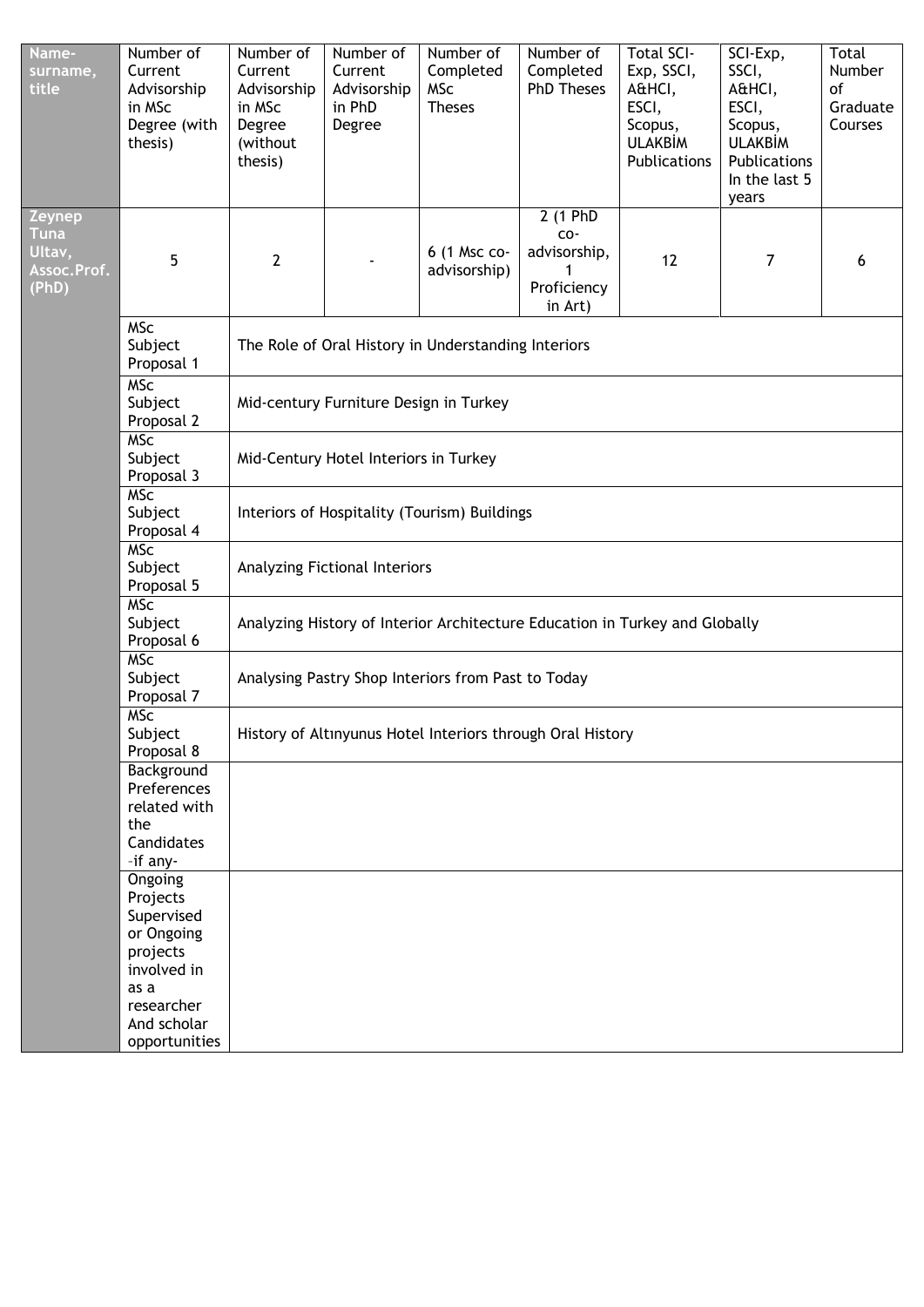| Name-<br>surname,<br>title      | Number of<br>Current<br>Advisorship<br>in MSc<br>Degree (with<br>thesis)      | Number of<br>Current<br>Advisorship<br>in MSc<br>Degree<br>(without<br>thesis)        | Number of<br>Current<br>Advisorship<br>in PhD<br>Degree                                                                                                                                      | Number of<br>Completed<br><b>MSc</b><br><b>Theses</b> | Number of<br>Completed<br>PhD<br><b>Theses</b> | <b>Total SCI-</b><br>Exp, SSCI,<br>A&HCI,<br>ESCI,<br>Scopus,<br><b>ULAKBİM</b><br>Publications | SCI-Exp,<br>SSCI,<br>A&HCI,<br>ESCI,<br>Scopus,<br><b>ULAKBİM</b><br>Publications<br>In the last 5<br>years                                                                               | Total<br>Number<br>of<br>Graduate<br>Courses |  |  |  |
|---------------------------------|-------------------------------------------------------------------------------|---------------------------------------------------------------------------------------|----------------------------------------------------------------------------------------------------------------------------------------------------------------------------------------------|-------------------------------------------------------|------------------------------------------------|-------------------------------------------------------------------------------------------------|-------------------------------------------------------------------------------------------------------------------------------------------------------------------------------------------|----------------------------------------------|--|--|--|
| <b>Belgin</b><br><b>Terim</b>   | $\mathbf 0$                                                                   | $\mathbf 0$                                                                           |                                                                                                                                                                                              | 1                                                     |                                                | 6                                                                                               | 5                                                                                                                                                                                         | $\overline{2}$                               |  |  |  |
| Çavka,<br>Assist.Prof.<br>(PhD) | <b>MSc</b><br>Subject<br>Proposal 1                                           | How to integrate Indoor Environmental Control measures to projects in studio courses? |                                                                                                                                                                                              |                                                       |                                                |                                                                                                 |                                                                                                                                                                                           |                                              |  |  |  |
|                                 | <b>MSc</b><br>Subject<br>Proposal 2                                           |                                                                                       | Healthy building interiors using environmentally friendly materials classification: health care<br>interiors as case study                                                                   |                                                       |                                                |                                                                                                 |                                                                                                                                                                                           |                                              |  |  |  |
|                                 | <b>MSc</b><br>Subject<br>Proposal 3                                           |                                                                                       | Increasing well-being with biophilic design elements in healthcare: case analysis for interiors                                                                                              |                                                       |                                                |                                                                                                 |                                                                                                                                                                                           |                                              |  |  |  |
|                                 | <b>MSc</b><br>Subject<br>Proposal 4                                           |                                                                                       | Discussions on integrated studio approach in architectural design education                                                                                                                  |                                                       |                                                |                                                                                                 |                                                                                                                                                                                           |                                              |  |  |  |
|                                 | <b>MSC</b><br>Subject<br>Proposal 5                                           |                                                                                       | Healthy building interiors with passive design strategies (lighting/ventilation cases)                                                                                                       |                                                       |                                                |                                                                                                 |                                                                                                                                                                                           |                                              |  |  |  |
|                                 | <b>MSc</b><br>Subject<br>Proposal 6                                           |                                                                                       | Passive and Active Ventilation Techniques for Achieving IAQ                                                                                                                                  |                                                       |                                                |                                                                                                 |                                                                                                                                                                                           |                                              |  |  |  |
|                                 | <b>MSC</b><br>Subject<br>Proposal 7                                           |                                                                                       |                                                                                                                                                                                              |                                                       |                                                | Transformation of hospital spaces through contagious disease control                            |                                                                                                                                                                                           |                                              |  |  |  |
|                                 | <b>MSC</b><br>Subject<br>Proposal 8                                           |                                                                                       | Self-sustaining post-disaster modular unit design                                                                                                                                            |                                                       |                                                |                                                                                                 |                                                                                                                                                                                           |                                              |  |  |  |
|                                 | Background<br>Preferences<br>related with<br>the<br>Candidates<br>-if any-    | modelling                                                                             |                                                                                                                                                                                              |                                                       |                                                |                                                                                                 | Proficiency in optimization of energy efficiency in interior design strategies by energy                                                                                                  |                                              |  |  |  |
|                                 | Ongoing<br>Projects<br>Supervised<br>or Ongoing                               |                                                                                       | Project (opening for 1 researcher for 6 months)                                                                                                                                              |                                                       |                                                |                                                                                                 | Scientific Research Project: The Effect of Passive Solar Shading Elements on Daylight Levels<br>and Energy Efficiency in Architectural Residential Heritage of İzmir, Scientific Research |                                              |  |  |  |
|                                 | projects<br>involved in<br>as a<br>researcher<br>And scholar<br>opportunities | Proposals:<br>Unit                                                                    | A model proposal for implementation of hospital interiors according to flexible<br>layout and ventilation<br>Research on the Optimization of Self-Sustaining Temporary Post-Disaster Housing |                                                       |                                                |                                                                                                 |                                                                                                                                                                                           |                                              |  |  |  |
|                                 |                                                                               |                                                                                       |                                                                                                                                                                                              |                                                       |                                                |                                                                                                 |                                                                                                                                                                                           |                                              |  |  |  |
| Name-<br>surname,<br>title      | Number of<br>Current<br>Advisorship<br>in MSc<br>Degree (with                 | Number of<br>Current<br>Advisorship<br>in MSc<br>Degree                               | Number of<br>Current<br>Advisorship<br>in PhD<br>Degree                                                                                                                                      | Number of<br>Completed<br><b>MSc</b><br><b>Theses</b> | Number of<br>Completed<br>PhD<br><b>Theses</b> | <b>Total SCI-</b><br>Exp, SSCI,<br>A&HCI,<br>ESCI,<br>Scopus,                                   | SCI-Exp,<br>SSCI,<br>A&HCI,<br>ESCI,<br>Scopus,                                                                                                                                           | Total<br>Number<br>οf<br>Graduate<br>Courses |  |  |  |

ULAKBİM Publications

7 | 0 | - | 9 | - | 3 | 3 | 4

Interior Design in Adaptive Reuse of Architectural Heritage

ULAKBİM Publications In the last 5 years

thesis)

MSc Subject Proposal 1

**Ebru Karabağ, Assist.Prof. (PhD)**

(without thesis)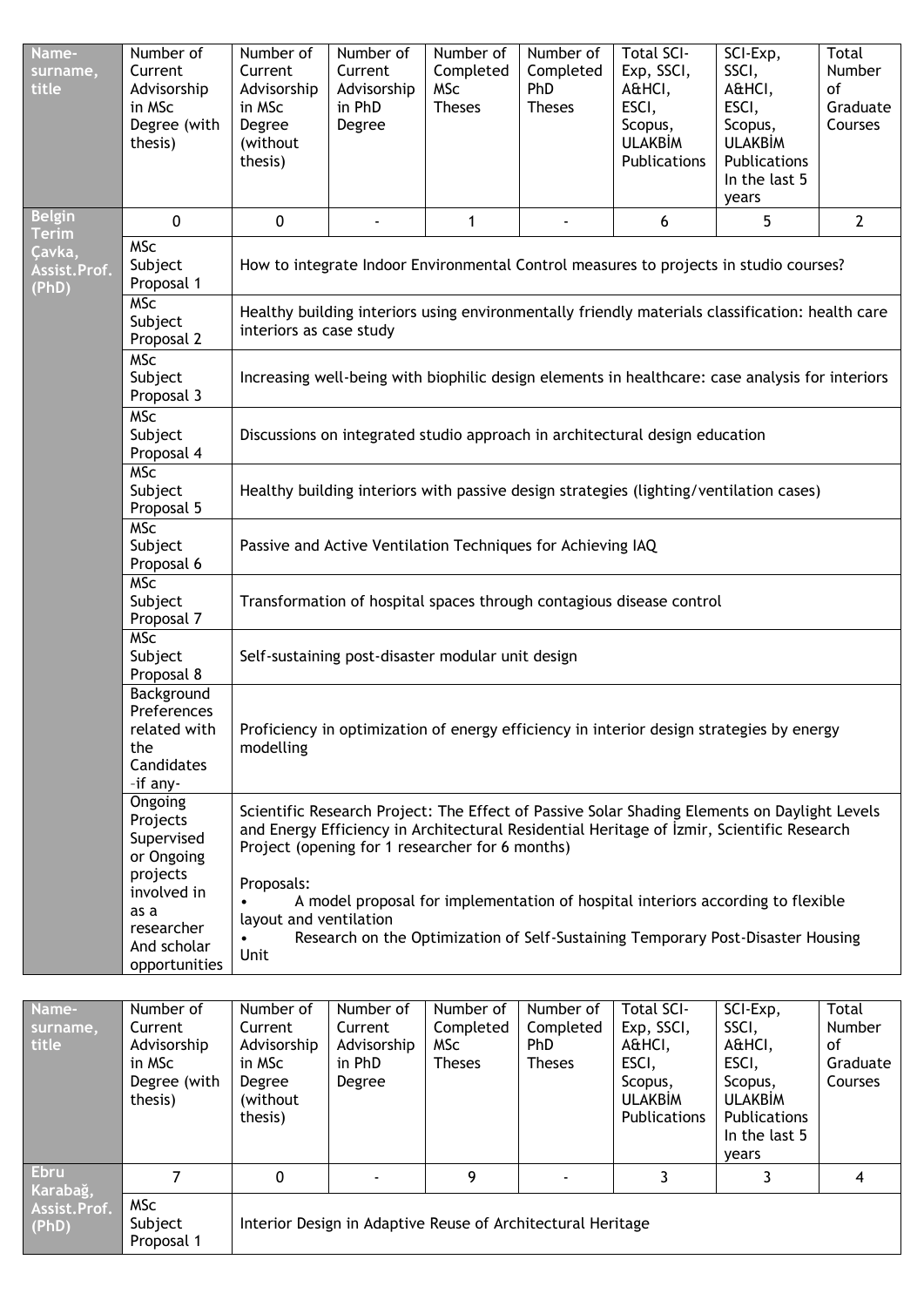|                            | <b>MSc</b><br>Subject<br>Proposal 2                                                                                              |                                                                                | Contemporary Interior Design Inspired by Vernacular Architecture |                                                       |                                                |                                                                                                 |                                                                                                             |                                                         |  |  |
|----------------------------|----------------------------------------------------------------------------------------------------------------------------------|--------------------------------------------------------------------------------|------------------------------------------------------------------|-------------------------------------------------------|------------------------------------------------|-------------------------------------------------------------------------------------------------|-------------------------------------------------------------------------------------------------------------|---------------------------------------------------------|--|--|
|                            | <b>MSC</b><br>Subject<br>Proposal 3                                                                                              |                                                                                |                                                                  |                                                       |                                                | Alternative Approaches in Interventional Design. Insertion as a Space Design Strategy           |                                                                                                             |                                                         |  |  |
|                            | <b>MSc</b><br>Subject<br>Proposal 4                                                                                              | Architecture                                                                   |                                                                  |                                                       |                                                | Adaptive Reuse and Abandonment. The Aesthetics of Decay and the Poetics of Survived             |                                                                                                             |                                                         |  |  |
|                            | <b>MSc</b><br>Subject<br>Proposal 5                                                                                              |                                                                                | While Conserving Heritage Value                                  |                                                       |                                                | Retrofitting Existing Historic Building to Enhance their Sustainability and Energy Performance  |                                                                                                             |                                                         |  |  |
|                            | <b>MSC</b><br>Subject<br>Remodelling of Historical Stratification in Urban Interiors of Multilayered Towns<br>Proposal 6         |                                                                                |                                                                  |                                                       |                                                |                                                                                                 |                                                                                                             |                                                         |  |  |
|                            | Background<br>Preferences<br>related with<br>the<br>Candidates<br>-if any-                                                       |                                                                                |                                                                  |                                                       |                                                |                                                                                                 |                                                                                                             |                                                         |  |  |
|                            | Ongoing<br>Projects<br>Supervised<br>or Ongoing<br>projects<br>involved in<br>as a<br>researcher<br>And scholar<br>opportunities |                                                                                |                                                                  |                                                       |                                                |                                                                                                 |                                                                                                             |                                                         |  |  |
|                            |                                                                                                                                  |                                                                                |                                                                  |                                                       |                                                |                                                                                                 |                                                                                                             |                                                         |  |  |
| Name-<br>surname,<br>title | Number of<br>Current<br>Advisorship<br>in MSc<br>Degree (with<br>thesis)                                                         | Number of<br>Current<br>Advisorship<br>in MSc<br>Degree<br>(without<br>thesis) | Number of<br>Current<br>Advisorship<br>in PhD<br>Degree          | Number of<br>Completed<br><b>MSc</b><br><b>Theses</b> | Number of<br>Completed<br>PhD<br><b>Theses</b> | <b>Total SCI-</b><br>Exp, SSCI,<br>A&HCI,<br>ESCI,<br>Scopus,<br><b>ULAKBİM</b><br>Publications | SCI-Exp,<br>SSCI,<br>A&HCI,<br>ESCI,<br>Scopus,<br><b>ULAKBİM</b><br>Publications<br>In the last 5<br>years | Total<br>Number<br><sub>of</sub><br>Graduate<br>Courses |  |  |
| <b>Ecehan</b><br>Özmehmet, | 1                                                                                                                                | 1                                                                              |                                                                  | $\overline{7}$                                        |                                                | $\overline{2}$                                                                                  | $\mathbf 0$                                                                                                 | 11                                                      |  |  |
| Assist.Prof.<br>(PhD)      | <b>MSc</b><br>Subject<br>Proposal 1                                                                                              |                                                                                | Sustainable Assessment Building Models                           |                                                       |                                                |                                                                                                 |                                                                                                             |                                                         |  |  |
|                            | <b>MSC</b><br>Subject<br>Proposal 2                                                                                              |                                                                                |                                                                  |                                                       |                                                | Analysis of Educational Facilities in the Context of Healthy Building Criteria                  |                                                                                                             |                                                         |  |  |
|                            | <b>MSc</b><br>Subject<br>Proposal 3                                                                                              |                                                                                | Corporate Identity Design in Interior Architecture Education     |                                                       |                                                |                                                                                                 |                                                                                                             |                                                         |  |  |
|                            | <b>MSc</b><br>Subject<br>Urban Interiors as a Space in Between<br>Proposal 4                                                     |                                                                                |                                                                  |                                                       |                                                |                                                                                                 |                                                                                                             |                                                         |  |  |
|                            | <b>MSc</b><br>Subject<br>Proposal 5                                                                                              |                                                                                | Methods for Improving IAQ                                        |                                                       |                                                |                                                                                                 |                                                                                                             |                                                         |  |  |
|                            | <b>MSC</b><br>Subject<br>Proposal 6                                                                                              |                                                                                |                                                                  |                                                       |                                                | Performance Evaluation of Traditional Building Materials for Sustainable-Healthy Buildings      |                                                                                                             |                                                         |  |  |
|                            | <b>MSC</b><br>Subject<br>Proposal 7                                                                                              |                                                                                | A Method Proposal for Achieving Sustainable Building Materials   |                                                       |                                                |                                                                                                 |                                                                                                             |                                                         |  |  |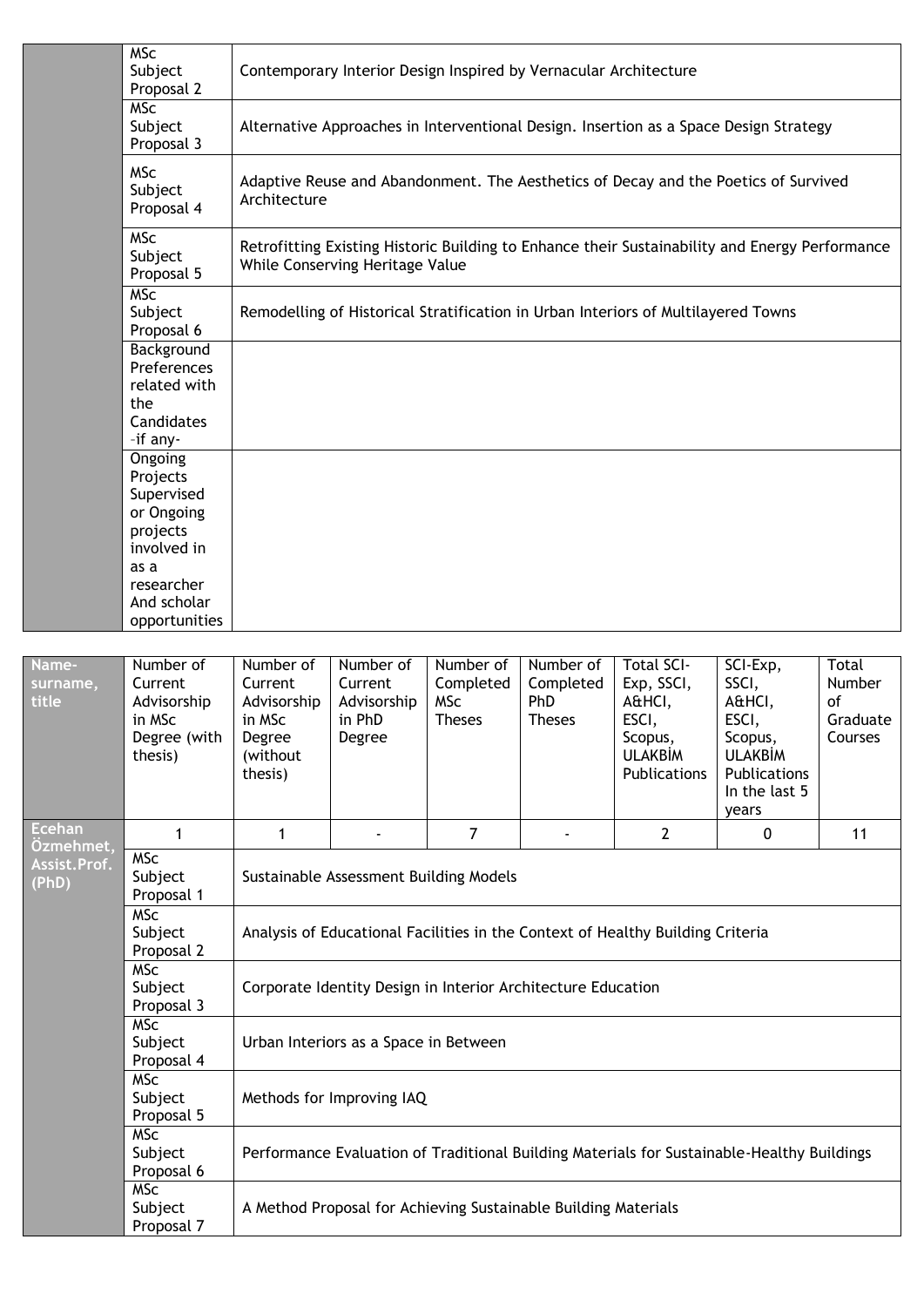| <b>MSc</b>    |                                          |
|---------------|------------------------------------------|
| Subject       | Effects of Human Behaviour for IAQ Goals |
| Proposal 8    |                                          |
| Background    |                                          |
| Preferences   |                                          |
| related with  |                                          |
| the           |                                          |
| Candidates    |                                          |
| -if any-      |                                          |
| Ongoing       |                                          |
| Projects      |                                          |
| Supervised    |                                          |
| or Ongoing    |                                          |
| projects      |                                          |
| involved in   |                                          |
| as a          |                                          |
| researcher    |                                          |
| And scholar   |                                          |
| opportunities |                                          |
|               |                                          |

| Name-<br>surname,<br>title | Number of<br>Current<br>Advisorship<br>in MSc<br>Degree (with<br>thesis)                                                         | Number of<br>Current<br>Advisorship<br>in MSc<br>Degree<br>(without<br>thesis) | Number of<br>Current<br>Advisorship<br>in PhD /<br>Proficiency<br>in Art<br>Degree | Number of<br>Completed<br><b>MSc</b><br><b>Theses</b> | Number of<br>Completed<br>PhD /<br>Proficiency<br>in Art<br><b>Theses</b> | <b>Total SCI-</b><br>Exp, SSCI,<br>A&HCI,<br>ESCI,<br>Scopus,<br><b>ULAKBİM</b><br><b>Publications</b> | SCI-Exp,<br>SSCI,<br>A&HCI,<br>ESCI,<br>Scopus,<br><b>ULAKBİM</b><br>Publications<br>In the last 5<br>years | <b>Total</b><br>Number<br>of<br>Graduate<br>Courses |  |  |  |
|----------------------------|----------------------------------------------------------------------------------------------------------------------------------|--------------------------------------------------------------------------------|------------------------------------------------------------------------------------|-------------------------------------------------------|---------------------------------------------------------------------------|--------------------------------------------------------------------------------------------------------|-------------------------------------------------------------------------------------------------------------|-----------------------------------------------------|--|--|--|
| Eda Paykoç<br>Özçelik,     | $\overline{2}$                                                                                                                   |                                                                                |                                                                                    | $1$ (co-<br>advisor)                                  |                                                                           | $\mathbf{2}$                                                                                           | $\mathbf 0$                                                                                                 |                                                     |  |  |  |
| Assist.Prof.<br>(PhD)      | <b>MSc</b><br>Subject<br>Proposal 1                                                                                              | Evaluation of  for Disabled / Elderly / Children                               |                                                                                    |                                                       |                                                                           |                                                                                                        |                                                                                                             |                                                     |  |  |  |
|                            | <b>MSC</b><br>Subject<br>Proposal 2                                                                                              | The Analysis of  in terms of Universal Design (Design for All)                 |                                                                                    |                                                       |                                                                           |                                                                                                        |                                                                                                             |                                                     |  |  |  |
|                            | <b>MSc</b><br>Subject<br>Proposal 3                                                                                              | A Walkability Analysis of                                                      |                                                                                    |                                                       |                                                                           |                                                                                                        |                                                                                                             |                                                     |  |  |  |
|                            | Background<br>Preferences<br>related with<br>the<br>Candidates<br>-if any-                                                       |                                                                                |                                                                                    |                                                       |                                                                           |                                                                                                        |                                                                                                             |                                                     |  |  |  |
|                            | Ongoing<br>Projects<br>Supervised<br>or Ongoing<br>projects<br>involved in<br>as a<br>researcher<br>And scholar<br>opportunities |                                                                                | 3D Transfer to Virtual Environment: Karşıyaka İzmir                                |                                                       |                                                                           |                                                                                                        | Scientific Research Project: Spatial Analysis of Mid - Century Apartment Buildings and their                |                                                     |  |  |  |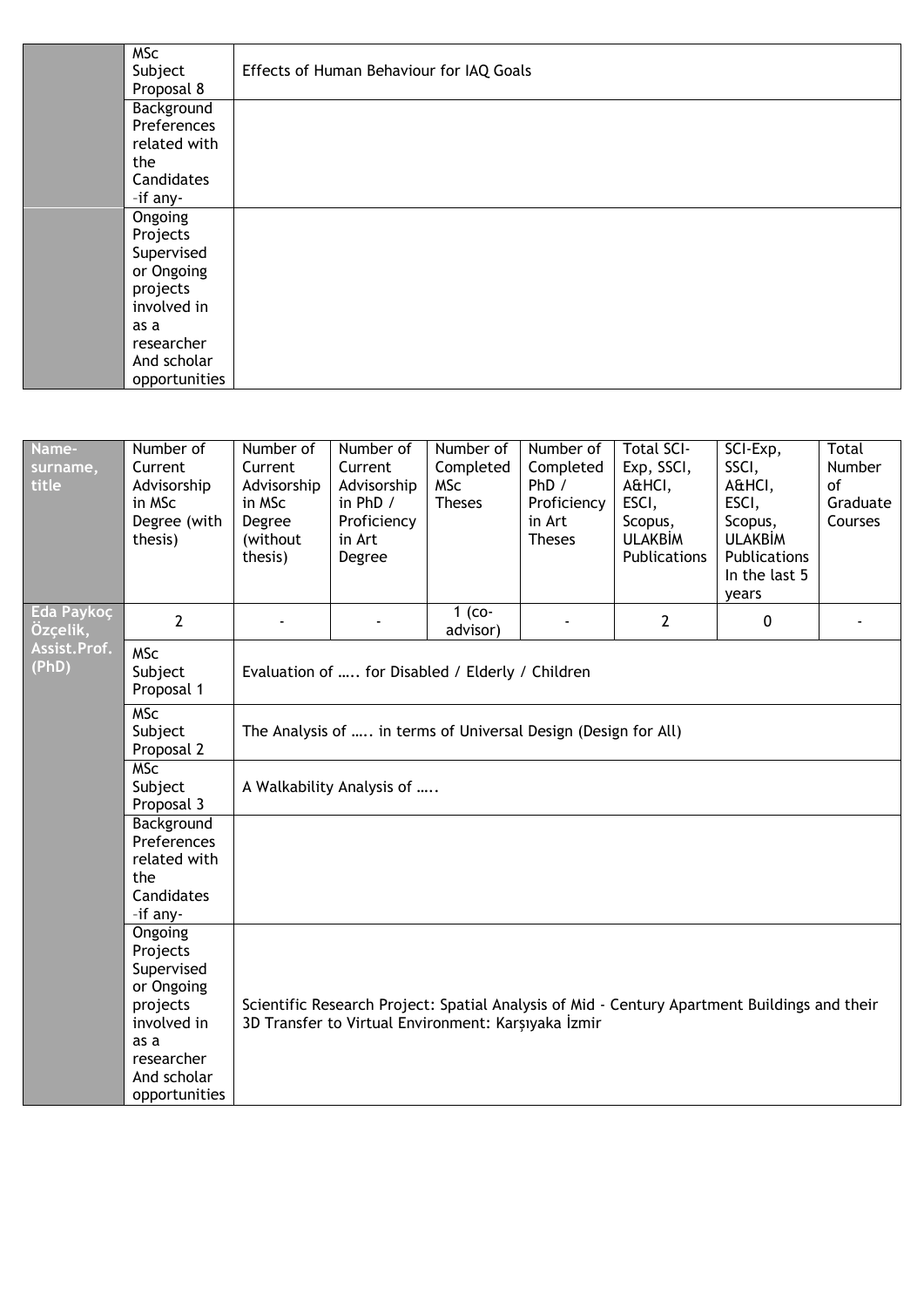| Name-<br>surname,<br>title        | Number of<br>Current<br>Advisorship<br>in MA/MSc<br>Degree (with<br>thesis)                                     | Number<br>of<br>Current<br>Advisorshi<br>p in<br>MA/MSc<br>Degree<br>(without<br>thesis)                       | Number of<br>Current<br>Advisorship<br>in PhD /<br>Proficiency<br>in Art<br>Degree | Number of<br>Completed<br>MA/MSc<br><b>Theses</b>     | Number of<br>Completed<br>PhD /<br>Proficiency<br>in Art<br><b>Theses</b> | <b>Total SCI-</b><br>Exp, SSCI,<br>A&HCI,<br>ESCI,<br>Scopus,<br><b>ULAKBİM</b><br>Publications | SCI-Exp,<br>SSCI,<br>A&HCI,<br>ESCI,<br>Scopus,<br><b>ULAKBİM</b><br>Publications<br>In the last 5<br>years | Total<br>Number<br>of<br>Graduate<br>Courses |  |  |  |
|-----------------------------------|-----------------------------------------------------------------------------------------------------------------|----------------------------------------------------------------------------------------------------------------|------------------------------------------------------------------------------------|-------------------------------------------------------|---------------------------------------------------------------------------|-------------------------------------------------------------------------------------------------|-------------------------------------------------------------------------------------------------------------|----------------------------------------------|--|--|--|
| <b>K.Eren</b><br>Şansal,          | 1                                                                                                               | $\mathbf{2}$                                                                                                   | $\pmb{0}$                                                                          | 4 (1 co-<br>advisorship)                              | $\pmb{0}$                                                                 | $\mathbf{3}$                                                                                    | 3                                                                                                           | $\overline{7}$                               |  |  |  |
| Assist.<br>Prof. (PhD)            | <b>MSc</b><br>Subject<br>Proposal 1                                                                             | Effects of light and lighting on human psychology                                                              |                                                                                    |                                                       |                                                                           |                                                                                                 |                                                                                                             |                                              |  |  |  |
|                                   | <b>MSc</b><br>Subject<br>Proposal 2                                                                             |                                                                                                                | Effects of light and lighting on human physiology                                  |                                                       |                                                                           |                                                                                                 |                                                                                                             |                                              |  |  |  |
|                                   | <b>MSc</b><br>Subject<br>Proposal 3                                                                             |                                                                                                                | Effects of light and lighting on human behaviour                                   |                                                       |                                                                           |                                                                                                 |                                                                                                             |                                              |  |  |  |
|                                   | <b>MSc</b><br>Subject<br>Proposal 4                                                                             |                                                                                                                | Admission strategies and predictors of success in design education                 |                                                       |                                                                           |                                                                                                 |                                                                                                             |                                              |  |  |  |
|                                   | Background<br>Preferences<br>related with<br>the<br>Candidates<br>-if any-                                      |                                                                                                                |                                                                                    |                                                       |                                                                           |                                                                                                 |                                                                                                             |                                              |  |  |  |
|                                   | Ongoing<br>Projects<br>Supervised<br>or Ongoing<br>projects<br>involved in<br>as a<br>researcher<br>And scholar | Restorative Effects of Virtual Nature on the Emotional Well-Being of Community-Dwelling<br><b>Older Adults</b> |                                                                                    |                                                       |                                                                           |                                                                                                 |                                                                                                             |                                              |  |  |  |
|                                   | opportunities                                                                                                   |                                                                                                                |                                                                                    |                                                       |                                                                           |                                                                                                 |                                                                                                             |                                              |  |  |  |
| Name-<br>surname,<br>title        | Number of<br>Current<br>Advisorship<br>in MSc<br>Degree (with<br>thesis)                                        | Number of<br>Current<br>Advisorship<br>in MSc<br>Degree<br>(without<br>thesis)                                 | Number of<br>Current<br>Advisorship<br>in PhD<br>Degree                            | Number of<br>Completed<br><b>MSc</b><br><b>Theses</b> | Number of<br>Completed<br><b>PhD</b><br><b>Theses</b>                     | <b>Total SCI-</b><br>Exp, SSCI,<br>A&HCI,<br>ESCI,<br>Scopus,<br><b>ULAKBİM</b><br>Publications | SCI-Exp,<br>SSCI,<br>A&HCI,<br>ESCI,<br>Scopus,<br><b>ULAKBİM</b><br>Publications<br>In the last 5<br>years | Total<br>Number<br>of<br>Graduate<br>Courses |  |  |  |
| Meltem<br><b>Eranıl</b>           | $\overline{4}$                                                                                                  | 3                                                                                                              |                                                                                    | $\mathbf 0$                                           | ÷                                                                         | $\overline{2}$                                                                                  | 1                                                                                                           | $\overline{2}$                               |  |  |  |
| Demirli,<br>Assist.Prof.<br>(PhD) | <b>MSc</b><br>Subject<br>Proposal 1                                                                             |                                                                                                                | Space Culture Relationship                                                         |                                                       |                                                                           |                                                                                                 |                                                                                                             |                                              |  |  |  |
|                                   | <b>MSC</b><br>Subject<br>Proposal 2                                                                             |                                                                                                                | Everyday Life in Public Housing Interiors                                          |                                                       |                                                                           |                                                                                                 |                                                                                                             |                                              |  |  |  |
|                                   | <b>MSc</b><br>Subject<br>Proposal 3                                                                             |                                                                                                                | Gender and Domestic/Public Space                                                   |                                                       |                                                                           |                                                                                                 |                                                                                                             |                                              |  |  |  |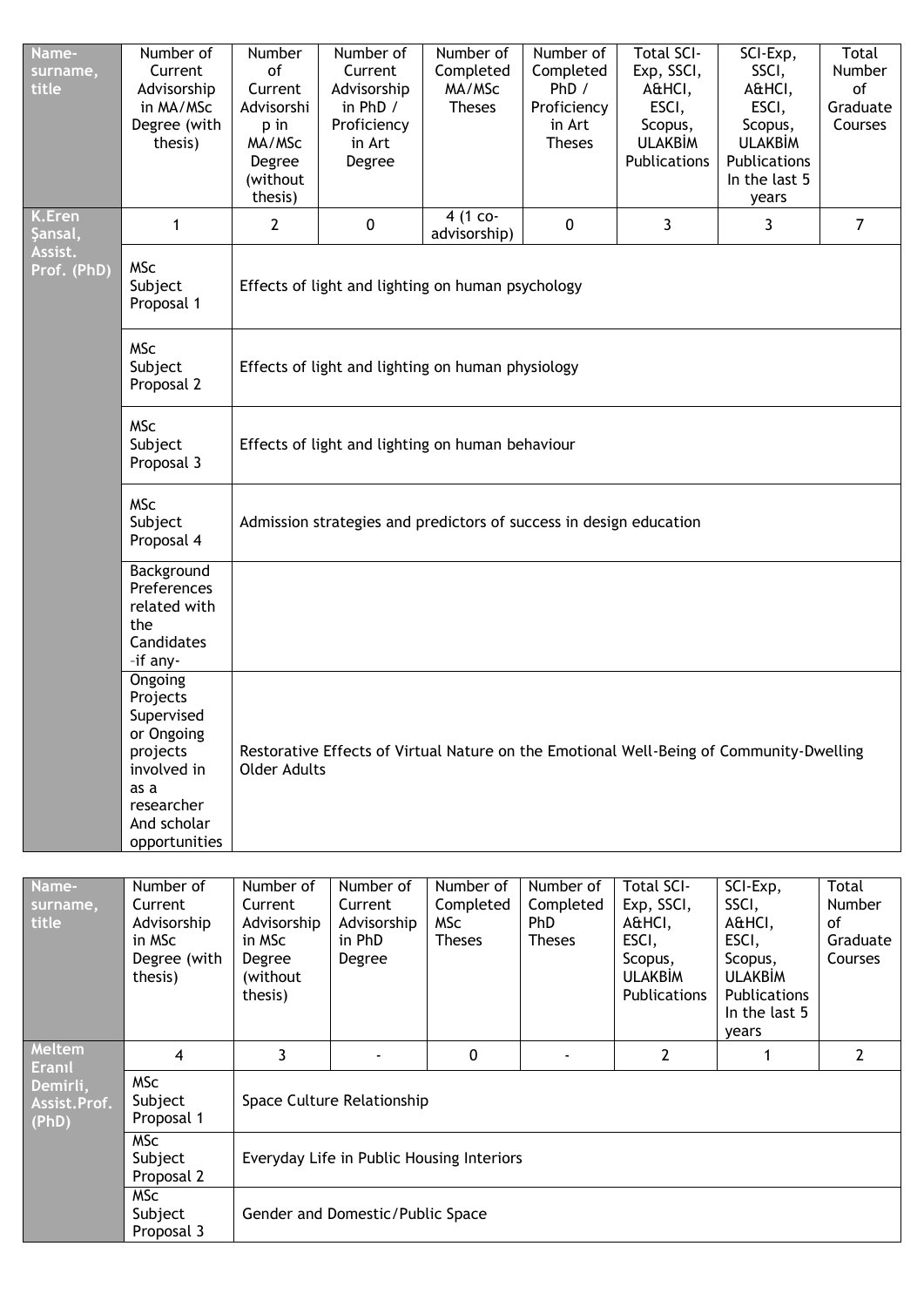|                   | <b>MSc</b><br>Subject<br>Proposal 4                                                                                              |                                                                   | Reading Urban Spaces through Spatial Analysis                         |                                          |                                                                    |                                                                              |                                                                                                 |                                     |  |  |  |  |
|-------------------|----------------------------------------------------------------------------------------------------------------------------------|-------------------------------------------------------------------|-----------------------------------------------------------------------|------------------------------------------|--------------------------------------------------------------------|------------------------------------------------------------------------------|-------------------------------------------------------------------------------------------------|-------------------------------------|--|--|--|--|
|                   | <b>MSc</b><br>Subject<br>Proposal 5                                                                                              |                                                                   |                                                                       |                                          | Reframing Architectural History through users' Collective Memory   |                                                                              |                                                                                                 |                                     |  |  |  |  |
|                   | Background<br>Preferences<br>related with<br>the<br>Candidates<br>-if any-                                                       |                                                                   |                                                                       |                                          |                                                                    |                                                                              |                                                                                                 |                                     |  |  |  |  |
|                   | Ongoing<br>Projects<br>Supervised<br>or Ongoing<br>projects<br>involved in<br>as a<br>researcher<br>And scholar<br>opportunities |                                                                   |                                                                       |                                          |                                                                    |                                                                              |                                                                                                 |                                     |  |  |  |  |
| Name-             | Number of                                                                                                                        | Number of                                                         | Number of                                                             | Number of                                | Number of                                                          | <b>Total SCI-</b>                                                            | SCI-Exp,                                                                                        | Total                               |  |  |  |  |
| surname,<br>title | Current<br>Advisorship<br>in MSc<br>Degree (with<br>thesis)                                                                      | Current<br>Advisorship<br>in MSc<br>Degree<br>(without<br>thesis) | Current<br>Advisorship<br>in PhD /<br>Proficiency<br>in Art<br>Degree | Completed<br><b>MSc</b><br><b>Theses</b> | Completed<br>PhD /<br>Proficiency<br>in Art<br><b>Theses</b>       | Exp, SSCI,<br>A&HCI,<br>ESCI,<br>Scopus,<br><b>ULAKBİM</b><br>Publications   | SSCI,<br>A&HCI,<br>ESCI,<br>Scopus,<br><b>ULAKBİM</b><br>Publications<br>In the last 5<br>years | Number<br>of<br>Graduate<br>Courses |  |  |  |  |
| Özge<br>Başağaç,  | $2$ (co-<br>advisor)                                                                                                             | $\mathbf{2}$                                                      |                                                                       |                                          |                                                                    | 1                                                                            | 1                                                                                               | $\mathbf{1}$                        |  |  |  |  |
| Lect. (PhD)       | <b>MSc</b><br>Subject<br>Proposal 1                                                                                              |                                                                   | Conserving the Void: Adaptive Reuse of Ruins                          |                                          |                                                                    |                                                                              |                                                                                                 |                                     |  |  |  |  |
|                   | <b>MSc</b><br>Subject<br>Proposal 2                                                                                              |                                                                   |                                                                       |                                          |                                                                    |                                                                              | Virtual Environment Applications As A Complimentary Tool in Adaptive Reuse Interventions        |                                     |  |  |  |  |
|                   | <b>MSc</b><br>Subject<br>Proposal 3                                                                                              |                                                                   |                                                                       |                                          | Analysis and Reconstruction of Interiors in Historical Travelogues |                                                                              |                                                                                                 |                                     |  |  |  |  |
|                   | <b>MSc</b><br>Subject<br>Proposal 4                                                                                              |                                                                   |                                                                       |                                          |                                                                    | Advanced Documentation, Evaluation and Visualization of Historical Interiors |                                                                                                 |                                     |  |  |  |  |
|                   | <b>MSc</b><br>Subject<br>Proposal 5                                                                                              |                                                                   | Interventions in Archaeological Interiors                             |                                          |                                                                    |                                                                              |                                                                                                 |                                     |  |  |  |  |
|                   | <b>MSc</b><br>Subject<br>Proposal 6                                                                                              |                                                                   |                                                                       |                                          |                                                                    | Analyzing History of Interior Architecture Education in Turkey and Globally  |                                                                                                 |                                     |  |  |  |  |
|                   | Background<br>Preferences<br>related with<br>the<br>Candidates<br>-if any-                                                       |                                                                   |                                                                       |                                          |                                                                    |                                                                              |                                                                                                 |                                     |  |  |  |  |
|                   | Ongoing<br>Projects<br>Supervised<br>or Ongoing<br>projects<br>involved in                                                       |                                                                   |                                                                       |                                          |                                                                    |                                                                              |                                                                                                 |                                     |  |  |  |  |